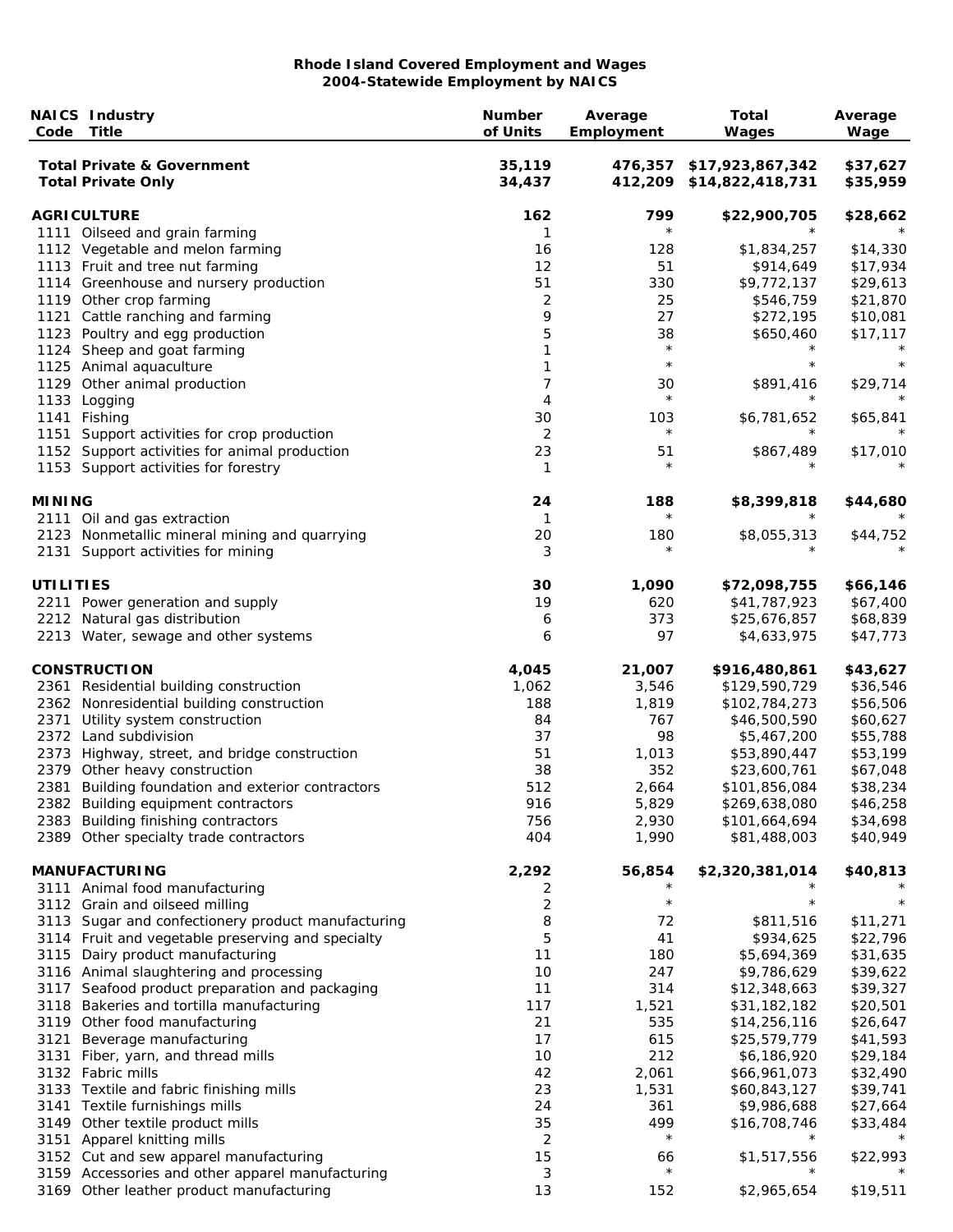| Code | <b>NAICS Industry</b><br><b>Title</b>                                                              | <b>Number</b><br>of Units | Average<br>Employment | <b>Total</b><br>Wages        | Average<br>Wage      |
|------|----------------------------------------------------------------------------------------------------|---------------------------|-----------------------|------------------------------|----------------------|
|      |                                                                                                    |                           |                       |                              |                      |
|      | 3211 Sawmills and wood preservation                                                                | 5                         | 97                    | \$3,653,775                  | \$37,668             |
|      | 3212 Plywood and engineered wood product mfg.                                                      | 3                         | $\star$               | $^\star$                     |                      |
|      | 3219 Other wood product manufacturing                                                              | 37                        | 609<br>$\star$        | \$20,965,395                 | \$34,426             |
| 3221 | Pulp, paper, and paperboard mills                                                                  | $\mathbf{1}$<br>43        | 1,423                 | \$54,119,368                 | \$38,032             |
| 3231 | 3222 Converted paper product manufacturing<br>Printing and related support activities              | 183                       | 2,088                 | \$80,807,867                 | \$38,701             |
| 3241 | Petroleum and coal products manufacturing                                                          | 4                         | 57                    | \$3,345,270                  | \$58,689             |
| 3251 | Basic chemical manufacturing                                                                       | 6                         | 324                   | \$18,104,998                 | \$55,880             |
|      | 3252 Resin, rubber, and artificial fibers mfg.                                                     | 17                        | 465                   | \$19,720,456                 | \$42,410             |
|      | 3253 Agricultural chemical manufacturing                                                           | 3                         | $\star$               | $^\star$                     |                      |
| 3254 | Pharmaceutical and medicine manufacturing                                                          | 13                        | 1,533                 | \$127,781,770                | \$83,354             |
|      | 3255 Paint, coating, and adhesive manufacturing                                                    | 13                        | 137                   | \$4,911,519                  | \$35,851             |
|      | 3256 Soap, cleaning compound, and toiletry mfg.                                                    | 15                        | 734                   | \$25,364,667                 | \$34,557             |
|      | 3259 Other chemical product and preparation mfg.                                                   | 17                        | 1,056                 | \$53,597,471                 | \$50,755             |
| 3261 | Plastics product manufacturing                                                                     | 70                        | 2,952                 | \$120,227,025                | \$40,727             |
|      | 3262 Rubber product manufacturing                                                                  | 6                         | 80                    | \$2,905,950                  | \$36,324             |
| 3271 | Clay product and refractory manufacturing                                                          | 6                         | 18                    | \$338,329                    | \$18,796             |
|      | 3272 Glass and glass product manufacturing                                                         | 16                        | 186                   | \$8,614,697                  | \$46,316             |
|      | 3273 Cement and concrete product manufacturing                                                     | 23                        | 268                   | \$11,077,370                 | \$41,333             |
|      | 3279 Other nonmetallic mineral products                                                            | 13                        | 135                   | \$6,246,594                  | \$46,271             |
|      | 3312 Steel product mfg. from purchased steel                                                       | 4                         | 24                    | \$880,592                    | \$36,691             |
|      | 3314 Other nonferrous metal production                                                             | 36                        | 1,286                 | \$63,267,114                 | \$49,197             |
|      | 3315 Foundries                                                                                     | 39                        | 438                   | \$13,727,798                 | \$31,342             |
| 3321 | Forging and stamping                                                                               | 31                        | 703                   | \$29,580,569                 | \$42,078             |
|      | 3322 Cutlery and handtool manufacturing                                                            | 14                        | 335                   | \$16,376,478                 | \$48,885             |
|      | 3323 Architectural and structural metals mfg.                                                      | 50                        | 657                   | \$25,395,444                 | \$38,654             |
|      | 3324 Boiler, tank, and shipping container mfg.                                                     | 10                        | 1,108                 | \$37,892,253                 | \$34,199             |
|      | 3325 Hardware manufacturing                                                                        | 7                         | 209                   | \$6,312,874                  | \$30,205             |
|      | 3326 Spring and wire product manufacturing                                                         | 18                        | 927                   | \$38,644,740                 | \$41,688             |
| 3327 | Machine shops and threaded product mfg.                                                            | 102                       | 1,556                 | \$59,890,330                 | \$38,490             |
| 3328 | Coating, engraving, and heat treating metals                                                       | 100                       | 1,574                 | \$48,291,964                 | \$30,681             |
|      | 3329 Other fabricated metal product manufacturing                                                  | 35                        | 844<br>$\star$        | \$28,063,030<br>$^\star$     | \$33,250<br>$\star$  |
| 3331 | Agriculture, construction, and mining machinery mfg.                                               | 2<br>37                   |                       | \$17,717,036                 | \$49,078             |
|      | 3332 Industrial machinery manufacturing                                                            | 15                        | 361<br>204            |                              |                      |
|      | 3333 Commercial and service industry machinery<br>3334 HVAC and commercial refrigeration equipment | 6                         | 492                   | \$11,717,843<br>\$23,548,858 | \$57,440<br>\$47,864 |
|      | 3335 Metalworking machinery manufacturing                                                          | 94                        | 938                   | \$36,661,582                 | \$39,085             |
|      | 3336 Turbine and power transmission equipment mfg.                                                 | 3                         | $\star$               | $^\star$                     |                      |
|      | 3339 Other general purpose machinery manufacturing                                                 | 29                        | 284                   | \$12,764,537                 | \$44,946             |
|      | 3341 Computer and peripheral equipment mfg.                                                        | 7                         | 391                   | \$17,391,596                 | \$44,480             |
|      | 3342 Communications equipment manufacturing                                                        | 6                         | 261                   | \$13,689,986                 | \$52,452             |
|      | 3343 Audio and video equipment manufacturing                                                       | 2                         | 78                    | \$3,529,778                  | \$45,254             |
| 3344 | Semiconductor and electronic component mfg.                                                        | 25                        | 1,243                 | \$55,988,712                 | \$45,043             |
| 3345 | Electronic instrument manufacturing                                                                | 59                        | 3,192                 | \$208,930,114                | \$65,454             |
| 3346 | Magnetic media manufacturing and reproducing                                                       | 2                         | $\star$               | $^\star$                     |                      |
| 3351 | Electric lighting equipment manufacturing                                                          | 11                        | 358                   | \$12,721,079                 | \$35,534             |
|      | 3353 Electrical equipment manufacturing                                                            | 6                         | 111                   | \$4,986,618                  | \$44,924             |
|      | 3359 Other electrical equipment and component mfg.                                                 | 28                        | 1,979                 | \$94,592,840                 | \$47,798             |
|      | 3362 Motor vehicle body and trailer manufacturing                                                  | 4                         | 75                    | \$3,234,000                  | \$43,120             |
| 3363 | Motor vehicle parts manufacturing                                                                  | 9                         | 89                    | \$4,208,560                  | \$47,287             |
|      | 3364 Aerospace product and parts manufacturing                                                     | 2                         | $\star$               |                              |                      |
| 3366 | Ship and boat building                                                                             | 50                        | 3,597                 | \$151,756,614                | \$42,190             |
|      | 3369 Other transportation equipment manufacturing                                                  | 3                         | 11                    | \$375,284                    | \$34,117             |
| 3371 | Household and institutional furniture mfg.                                                         | 48                        | 346                   | \$10,239,373                 | \$29,594             |
| 3372 | Office furniture and fixtures manufacturing                                                        | 34                        | 1,100                 | \$40,205,689                 | \$36,551             |
| 3379 | Other furniture related product manufacturing                                                      | 3                         | $\star$               | $^\star$                     |                      |
| 3391 | Medical equipment and supplies manufacturing                                                       | 68                        | 1,272                 | \$52,798,904                 | \$41,509             |
| 3399 | Other miscellaneous manufacturing                                                                  | 456                       | 9,449                 | \$320,126,951                | \$33,879             |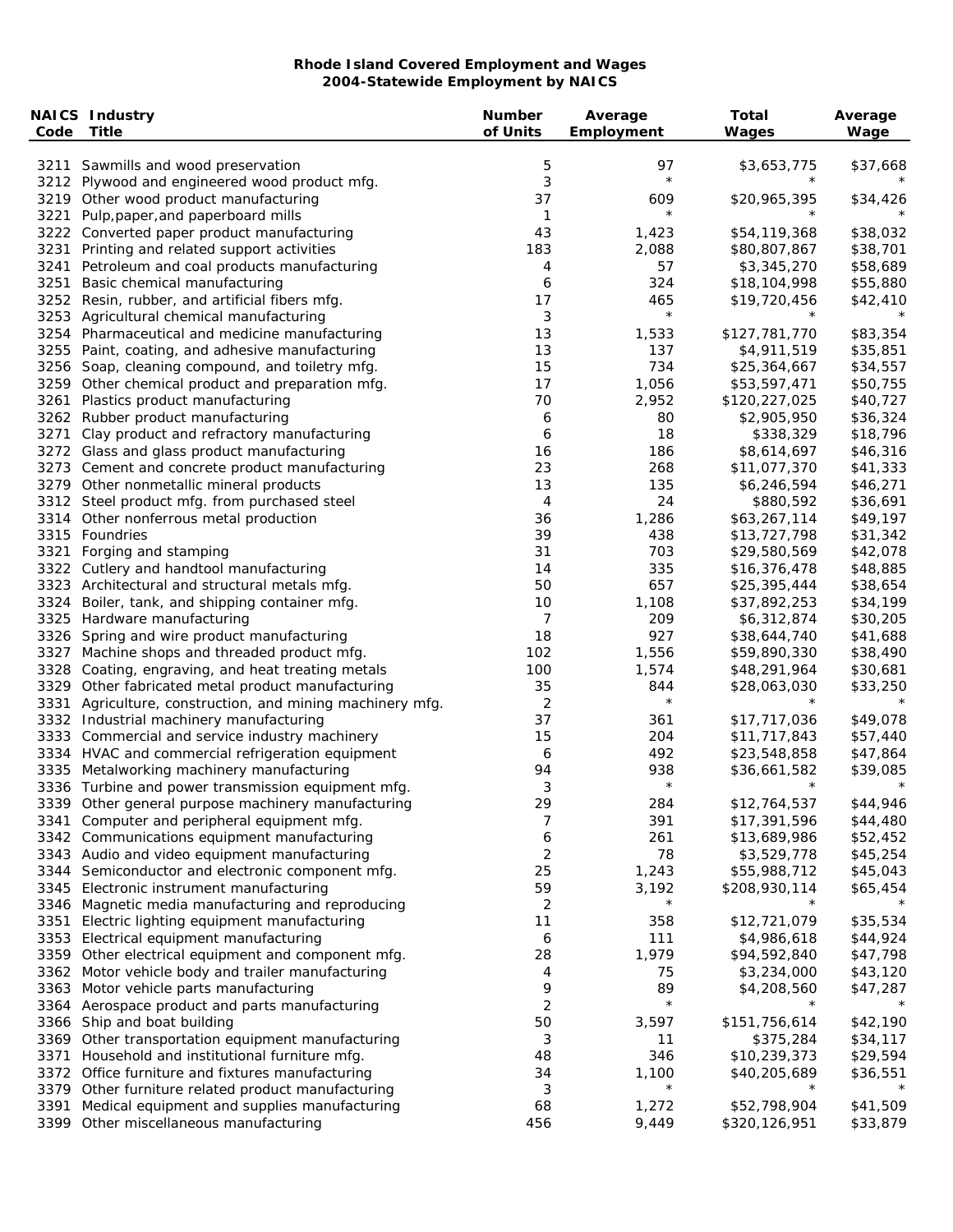|      | <b>NAICS Industry</b><br>Code Title                      | <b>Number</b><br>of Units | Average<br>Employment | <b>Total</b><br>Wages | Average<br>Wage |
|------|----------------------------------------------------------|---------------------------|-----------------------|-----------------------|-----------------|
|      | <b>WHOLESALE TRADE</b>                                   | 2,843                     | 16,339                | 843,454,717           | \$51,622        |
|      | 4231 Motor vehicle and parts merchant wholesalers        | 101                       | 866                   | \$32,255,523          | \$37,247        |
|      | 4232 Furniture and furnishing merchant wholesalers       | 32                        | 396                   | \$17,419,932          | \$43,990        |
|      | 4233 Lumber and construction supply merchant wholesalers | 64                        | 659                   | \$31,102,174          | \$47,196        |
|      | 4234 Commercial equip. merchant wholesalers              | 216                       | 1,811                 | \$94,365,790          | \$52,107        |
|      | 4235 Metal and mineral merchant wholesalers              | 20                        | 216                   | \$9,845,602           | \$45,581        |
|      | 4236 Electric goods merchant wholesalers                 | 99                        | 1,033                 | \$63,050,522          | \$61,036        |
|      | 4237 Hardware and plumbing merchant wholesalers          | 80                        | 572                   | \$24,940,572          | \$43,602        |
|      | 4238 Machinery and supply merchant wholesalers           | 211                       | 1,363                 | \$67,335,297          | \$49,402        |
|      | 4239 Misc. durable goods merchant wholesalers            | 179                       | 2,013                 | \$93,968,905          | \$46,681        |
|      | 4241 Paper and paper product merchant wholesalers        | 50                        | 356                   | \$14,516,596          | \$40,777        |
|      | 4242 Druggists' goods merchant wholesalers               | 70                        | 600                   | \$48,457,332          | \$80,762        |
|      | 4243 Apparel and piece goods merchant wholesalers        | 41                        | 166                   | \$6,417,821           | \$38,662        |
|      | 4244 Grocery and related product wholesalers             | 171                       | 1,646                 | \$69,839,490          | \$42,430        |
|      | 4245 Farm product raw material merchant wholesalers      | 1                         | $^\star$              |                       |                 |
|      | 4246 Chemical merchant wholesalers                       | 64                        | 648                   | \$33,666,348          | \$51,954        |
|      | 4247 Petroleum merchant wholesalers                      | 40                        | 385                   | \$15,931,160          | \$41,380        |
|      | 4248 Alcoholic beverage merchant wholesalers             | 22                        | 453                   | \$25,539,102          | \$56,378        |
|      | 4249 Misc. nondurable goods merchant wholesalers         | 107                       | 689                   | \$25,856,304          | \$37,527        |
|      | 4251 Electronic markets and agents and brokers           | 1,280                     | 2,426                 | \$165,521,731         | \$68,228        |
|      | <b>RETAIL TRADE</b>                                      | 4,145                     | 52,960                | 1,296,647,089         | \$24,484        |
|      | 4411 Automobile dealers                                  | 236                       | 4,104                 | \$175,400,419         | \$42,739        |
|      | 4412 Other motor vehicle dealers                         | 69                        | 584                   | \$20,869,773          | \$35,736        |
|      | 4413 Auto parts, accessories, and tire stores            | 144                       | 1,329                 | \$36,301,069          | \$27,315        |
|      | 4421 Furniture stores                                    | 73                        | 647                   | \$20,473,348          | \$31,644        |
|      | 4422 Home furnishings stores                             | 132                       | 1,055                 | \$24,750,618          | \$23,460        |
|      | 4431 Electronics and appliance stores                    | 200                       | 1,399                 | \$44,259,843          | \$31,637        |
| 4441 | Building material and supplies dealers                   | 202                       | 3,833                 | \$117,132,823         | \$30,559        |
|      | 4442 Lawn and garden equipment and supplies stores       | 52                        | 307                   | \$6,957,012           | \$22,661        |
|      | 4451 Grocery stores                                      | 334                       | 6,363                 | \$122,035,386         | \$19,179        |
|      | 4452 Specialty food stores                               | 152                       | 1,382                 | \$24,321,196          | \$17,599        |
|      | 4453 Beer, wine, and liquor stores                       | 226                       | 1,304                 | \$23,773,707          | \$18,231        |
|      | 4461 Health and personal care stores                     | 290                       | 5,505                 | \$159,909,710         | \$29,048        |
| 4471 | Gasoline stations                                        | 323                       | 2,080                 | \$42,723,584          | \$20,540        |
|      | 4481 Clothing stores                                     | 353                       | 4,573                 | \$76,707,333          | \$16,774        |
|      | 4482 Shoe stores                                         | 75                        | 497                   | \$8,735,293           | \$17,576        |
|      | 4483 Jewelry, luggage, and leather goods stores          | 111                       | 536                   | \$14,811,894          | \$27,634        |
|      | 4511 Sporting goods and musical instrument stores        | 208                       | 1,441                 | \$24,695,902          | \$17,138        |
|      | 4512 Book, periodical, and music stores                  | 73                        | 650                   | \$9,787,855           | \$15,058        |
|      | 4521 Department stores                                   | 30                        | 4,384                 | \$86,898,554          | \$19,822        |
|      | 4529 Other general merchandise stores                    | 133                       | 5,625                 | \$118,443,013         | \$21,057        |
|      | 4531 Florists                                            | 112                       | 507                   | \$7,592,289           | \$14,975        |
|      | 4532 Office supplies, stationery, and gift stores        | 202                       | 1,633                 | \$31,736,753          | \$19,435        |
|      | 4533 Used merchandise stores                             | 80                        | 237                   | \$3,669,308           | \$15,482        |
|      | 4539 Other miscellaneous store retailers                 | 132                       | 770                   | \$19,108,055          | \$24,816        |
|      | 4541 Electronic shopping and mail-order houses           | 42                        | 818                   | \$21,856,811          | \$26,720        |
|      | 4542 Vending machine operators                           | 29                        | 112                   | \$3,489,878           | \$31,160        |
|      | 4543 Direct selling establishments                       | 141                       | 1,285                 | \$50,205,663          | \$39,071        |
|      | <b>TRANSPORTATION &amp; WAREHOUSING</b>                  | 719                       | 9,312                 | 293,989,838           | \$31,571        |
|      | 4811 Scheduled air transportation                        | 18                        | 482                   | \$17,075,381          | \$35,426        |
|      | 4812 Nonscheduled air transportation                     | 10                        | 28                    | \$1,862,945           | \$66,534        |
|      | 4831 Sea, coastal, and Great Lakes transportation        | 8                         | 148                   | \$3,702,765           | \$25,019        |
|      | 4832 Inland water transportation                         | 2                         | $\star$               | $^\star$              |                 |
|      | 4841 General freight trucking                            | 146                       | 1,378                 | \$58,809,811          | \$42,678        |
|      | 4842 Specialized freight trucking                        | 187                       | 1,031                 | \$31,111,274          | \$30,176        |
|      | 4851 Urban transit systems                               | 1                         | $\star$               | $\star$               |                 |
|      | 4852 Interurban and rural bus transportation             | 4                         | 118                   | \$4,920,299           | \$41,697        |
|      | 4853 Taxi and limousine service                          | 44                        | 168                   | \$3,738,763           | \$22,255        |
|      | 4854 School and employee bus transportation              | 39                        | 1,495                 | \$25,998,977          | \$17,391        |
|      | 4855 Charter bus industry                                | 7                         | 161                   | \$4,571,529           | \$28,395        |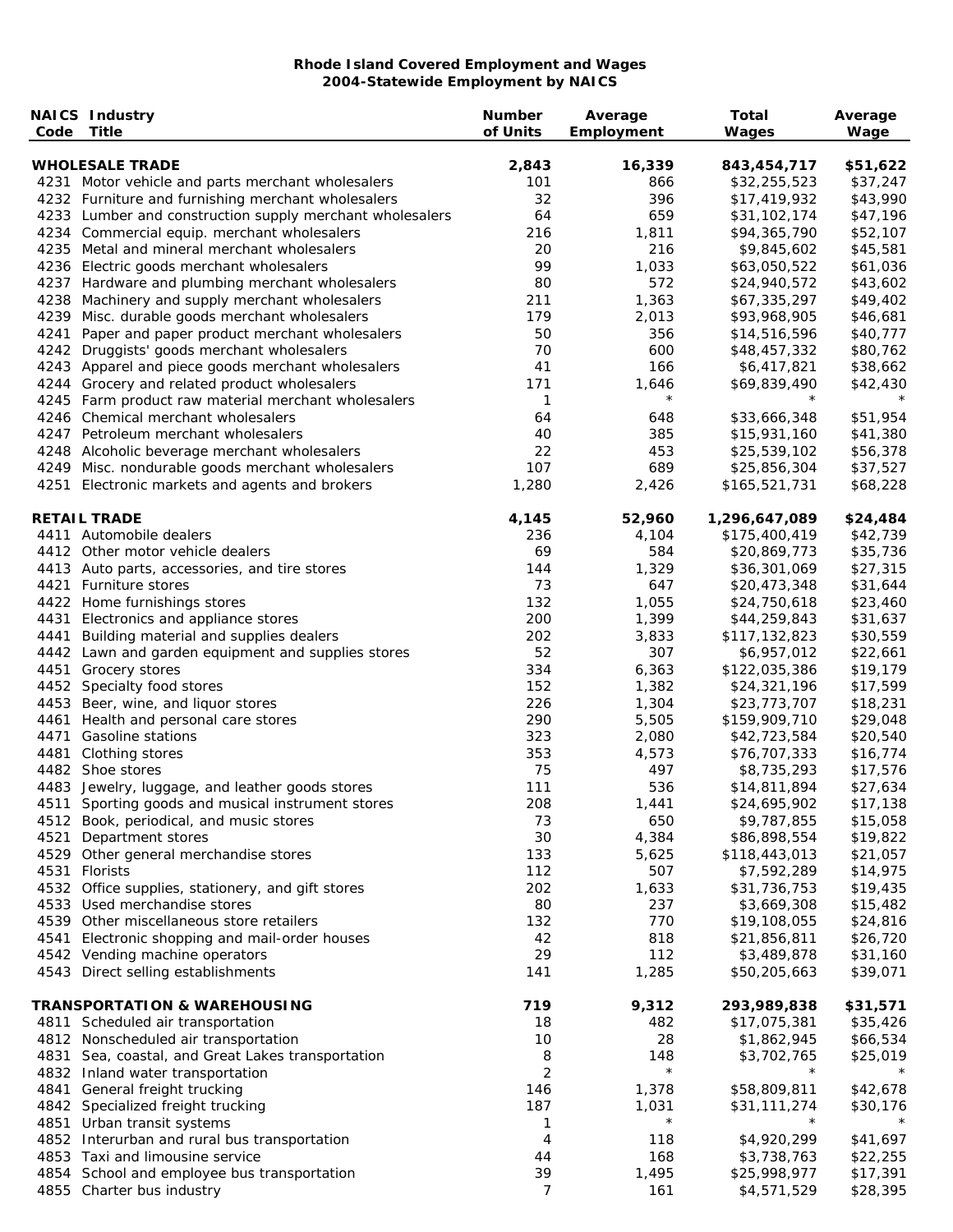| Code | <b>NAICS Industry</b><br><b>Title</b>                                        | <b>Number</b><br>of Units | Average<br>Employment | <b>Total</b><br>Wages         | Average<br>Wage      |
|------|------------------------------------------------------------------------------|---------------------------|-----------------------|-------------------------------|----------------------|
|      | 4859 Other ground passenger transportation                                   | 9                         | 90                    | \$2,461,939                   | \$27,355             |
|      | 4861 Pipeline transportation of crude oil                                    | 1                         | $\star$               | $^\star$                      |                      |
|      | 4862 Pipeline transportation of natural gas                                  | $\overline{c}$            | $\star$               | $^\star$                      | $\star$              |
|      | 4869 Other pipeline transportation                                           | 1                         | $\star$               | $^\star$                      | $\star$              |
| 4871 | Scenic and sightseeing transportation, land                                  | 5                         | 54                    | \$916,972                     | \$16,981             |
|      | 4872 Scenic and sightseeing transportation, water                            | 38                        | 191                   | \$3,637,118                   | \$19,043             |
|      | 4881 Support activities for air transportation                               | 16                        | 105                   | \$3,494,207                   | \$33,278             |
|      | 4882 Support activities for rail transportation                              | $\overline{2}$            | $\star$               | $^\star$                      |                      |
|      | 4883 Support activities for water transportation                             | 19                        | 169                   | \$6,333,801                   | \$37,478             |
|      | 4884 Support activities for road transportation                              | 45                        | 384                   | \$11,543,113                  | \$30,060             |
|      | 4885 Freight transportation arrangement                                      | 40                        | 232                   | \$10,390,216                  | \$44,785             |
|      | 4889 Other support activities for transportation                             | 7                         | 17                    | \$479,024                     | \$28,178             |
| 4921 | Couriers                                                                     | 23                        | 1,575                 | \$51,922,840                  | \$32,967             |
|      | 4922 Local messengers and local delivery                                     | 22                        | 202                   | \$6,778,822                   | \$33,559             |
|      | 4931 Warehousing and storage                                                 | 30                        | 1,166                 | \$39,731,064                  | \$34,075             |
|      | <b>INFORMATION</b>                                                           | 618                       | 10,857                | 643,120,334                   | \$59,236             |
|      | 5111 Newspaper, book, and directory publishers                               | 112                       | 2,416                 | \$93,947,336                  | \$38,885             |
|      | 5112 Software publishers                                                     | 139                       | 886                   | \$75,047,714                  | \$84,704             |
| 5121 | Motion picture and video industries                                          | 52                        | 582                   | \$11,716,545                  | \$20,132             |
|      | 5122 Sound recording industries                                              | 8                         | 10                    | \$224,573                     | \$22,457             |
|      | 5151 Radio and television broadcasting                                       | 26                        | 747                   | \$40,221,465                  | \$53,844             |
|      | 5152 Cable and other subscription programming                                | 1                         | $\star$               | $^\star$                      | $\star$              |
|      | 5161 Internet publishing and broadcasting                                    | 15                        | 28                    | \$1,062,593                   | \$37,950             |
|      | 5171 Wired telecommunications carriers                                       | 57                        | 981                   | \$70,586,071                  | \$71,953             |
|      | 5172 Wireless telecommunications carriers                                    | 17                        | 316                   | \$20,645,307                  | \$65,333             |
|      | 5173 Telecommunications resellers                                            | 19                        | 185                   | \$14,823,816                  | \$80,129             |
|      | 5174 Satellite telecommunications                                            | 1                         | $\star$               | $^\star$                      |                      |
|      | 5175 Cable and other program distribution                                    | 29                        | $\star$               | $\star$                       | $\star$              |
|      | 5181 ISPs and web search portals                                             | 21                        | 48                    | \$2,705,497                   | \$56,365             |
|      | 5182 Data processing and related services<br>5191 Other information services | 81<br>46                  | 2,905<br>546          | \$244,638,620<br>\$13,105,115 | \$84,213<br>\$24,002 |
|      | <b>FINANCE &amp; INSURANCE</b>                                               | 1,607                     | 25,604                | 1,446,973,610                 | \$56,514             |
|      | 5221 Depository credit intermediation                                        | 295                       | 8,410                 | \$361,338,519                 | \$42,965             |
|      | 5222 Nondepository credit intermediation                                     | 181                       | 2,209                 | \$172,738,748                 | \$78,198             |
|      | 5223 Activities related to credit intermediation                             | 237                       | 2,156                 | \$129,613,035                 | \$60,117             |
|      | 5231 Securities and commodity contracts brokerage                            | 86                        | 1,858                 | \$169,618,392                 | \$91,291             |
|      | 5239 Other financial investment activities                                   | 124                       | 1,829                 | \$130,340,839                 | \$71,263             |
|      | 5241 Insurance carriers                                                      | 150                       | 5,583                 | \$302,015,914                 | \$54,096             |
|      | 5242 Insurance agencies, brokerages, and related                             | 518                       | 3,475                 | \$176,515,503                 | \$50,796             |
|      | 5251 Insurance and employee benefit funds                                    | 9                         | 51                    | \$2,799,925                   | \$54,900             |
|      | 5259 Other investment pools and funds                                        | 10                        | 33                    | \$1,992,735                   | \$60,386             |
|      | <b>REAL ESTATE, RENTAL &amp; LEASING</b>                                     | 1,135                     | 6,672                 | 226,598,904                   | \$33,963             |
|      | 5311 Lessors of real estate                                                  | 275                       | 1,003                 | \$34,117,438                  | \$34,015             |
|      | 5312 Offices of real estate agents and brokers                               | 272                       | 1,058                 | \$47,981,826                  | \$45,351             |
|      | 5313 Activities related to real estate                                       | 325                       | 2,451                 | \$84,764,484                  | \$34,584             |
|      | 5321 Automotive equipment rental and leasing                                 | 67                        | 755                   | \$21,414,323                  | \$28,363             |
|      | 5322 Consumer goods rental                                                   | 112                       | 848                   | \$14,961,708                  | \$17,644             |
|      | 5323 General rental centers                                                  | 28                        | 303                   | \$10,324,904                  | \$34,076             |
|      | 5324 Machinery and equipment rental and leasing                              | 51                        | 207                   | \$9,258,252                   | \$44,726             |
|      | 5331 Lessors of nonfinancial intangible assets                               | 8                         | 49                    | \$3,775,969                   | \$77,061             |
|      | PROFESSIONAL, SCIENTIFIC, & TECHNICAL SERVICES                               | 3,670                     | 20,006                | 1,080,009,498                 | \$53,984             |
|      | 5411 Legal services                                                          | 845                       | 4,023                 | \$210,723,845                 | \$52,380             |
|      | 5412 Accounting and bookkeeping services                                     | 459                       | 3,029                 | \$120,608,658                 | \$39,818             |
|      | 5413 Architectural and engineering services                                  | 479                       | 3,383                 | \$177,115,144                 | \$52,354             |
|      | 5414 Specialized design services                                             | 162                       | 493                   | \$20,842,803                  | \$42,277             |
|      | 5415 Computer systems design and related services                            | 627                       | 3,912                 | \$299,982,964                 | \$76,683             |
|      | 5416 Management and technical consulting services                            | 550                       | 1,889                 | \$109,702,448                 | \$58,074             |
|      | 5417 Scientific research and development services                            | 114                       | 780                   | \$46,244,267                  | \$59,288             |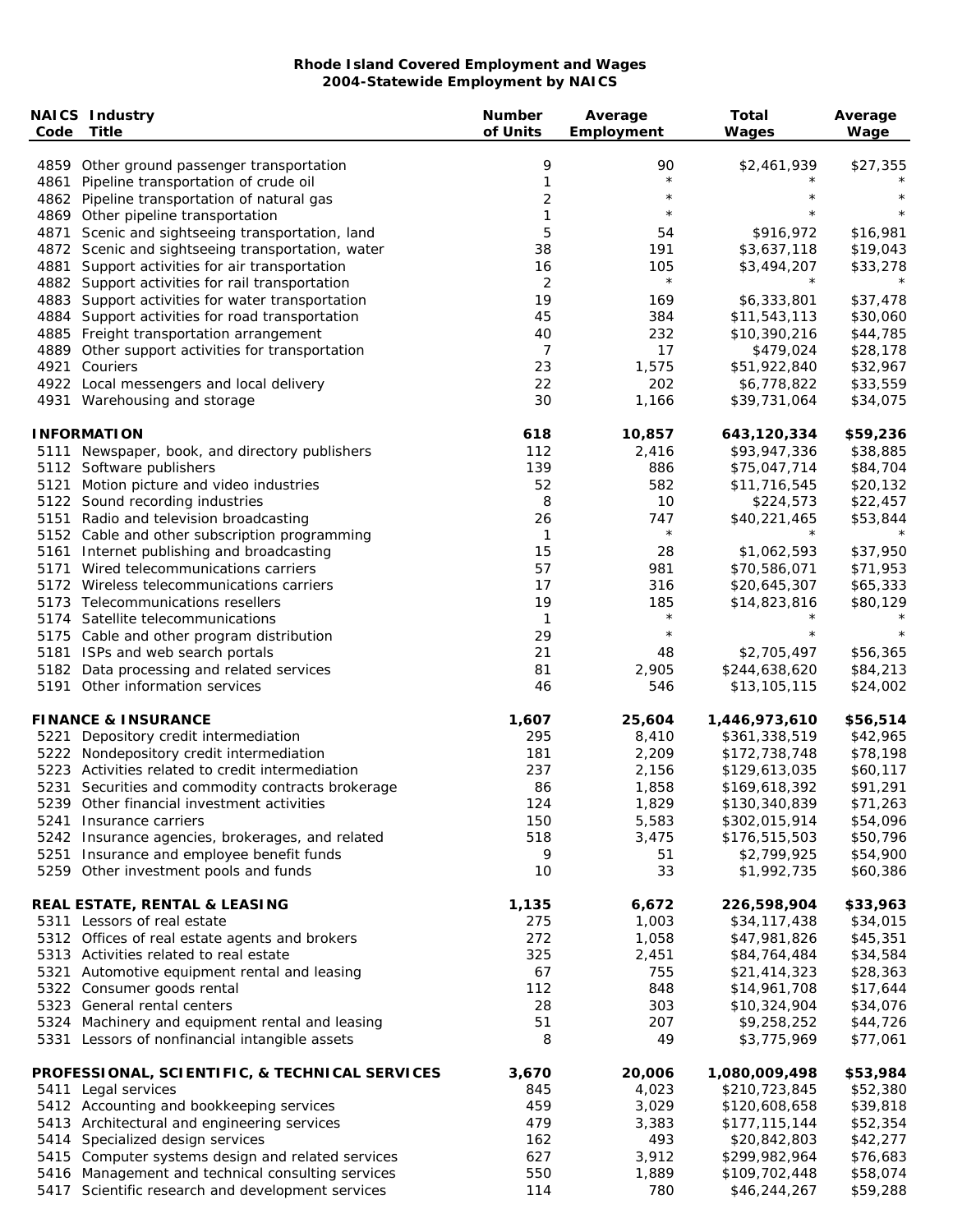| Code | <b>NAICS Industry</b><br><b>Title</b>                         | <b>Number</b><br>of Units | Average<br>Employment | <b>Total</b><br>Wages | Average<br>Wage |
|------|---------------------------------------------------------------|---------------------------|-----------------------|-----------------------|-----------------|
|      | 5418 Advertising and related services                         | 218                       | 1,004                 | \$51,077,315          | \$50,874        |
|      | 5419 Other professional and technical services                | 219                       | 1,494                 | \$43,712,054          | \$29,258        |
|      | <b>MANAGEMENT OF COMPANIES</b>                                | 165                       | 8,393                 | \$657,873,650         | \$78,384        |
|      | 5511 Management of companies and enterprises                  | 165                       | 8,393                 | \$657,873,651         | \$78,384        |
|      | <b>ADMINISTRATIVE &amp; SUPPORT &amp; WASTE MGMT SERVICES</b> | 2,179                     | 25,041                | 604,861,611           | \$24,155        |
|      | 5611 Office administrative services                           | 102                       | 1,006                 | \$48,688,010          | \$48,398        |
|      | 5612 Facilities support services                              | 17                        | 273                   | \$8,667,224           | \$31,748        |
|      | 5613 Employment services                                      | 384                       | 10,634                | \$214,064,632         | \$20,130        |
|      | 5614 Business support services                                | 145                       | 1,252                 | \$34,887,798          | \$27,866        |
|      | 5615 Travel arrangement and reservation services              | 120                       | 1,736                 | \$51,905,079          | \$29,899        |
|      | 5616 Investigation and security services                      | 137                       | 2,144                 | \$46,527,553          | \$21,701        |
|      | 5617 Services to buildings and dwellings                      | 993                       | 5,921                 | \$128,944,345         | \$21,777        |
|      | 5619 Other support services                                   | 134                       | 670                   | \$13,423,785          | \$20,036        |
|      | 5621 Waste collection                                         | 67                        | 680                   | \$26,184,781          | \$38,507        |
|      | 5622 Waste treatment and disposal                             | 10                        | 339                   | \$17,741,437          | \$52,335        |
|      | 5629 Remediation and other waste services                     | 73                        | 385                   | \$13,826,967          | \$35,914        |
|      | <b>EDUCATIONAL SERVICES</b>                                   | 436                       | 16,906                | 638,630,621           | \$37,775        |
|      | 6111 Elementary and secondary schools                         | 100                       | 4,004                 | \$115,878,804         | \$28,941        |
|      | 6112 Junior colleges                                          | 3                         | $^\star$              | $^\star$              |                 |
|      | 6113 Colleges and universities                                | 18                        | 10,520                | \$457,969,894         | \$43,533        |
|      | 6114 Business, computer and management training               | 57                        | 389                   | \$14,835,539          | \$38,138        |
|      | 6115 Technical and trade schools                              | 28                        | 241                   | \$5,561,695           | \$23,078        |
|      | 6116 Other schools and instruction                            | 189                       | 969                   | \$17,123,243          | \$17,671        |
|      | 6117 Educational support services                             | 43                        | 256                   | \$9,360,242           | \$36,563        |
|      | <b>HEALTH CARE &amp; SOCIAL ASSISTANCE</b>                    | 2,907                     | 71,517                | 2,529,032,450         | \$35,363        |
|      | 6211 Offices of physicians                                    | 857                       | 8,167                 | \$487,374,361         | \$59,676        |
|      | 6212 Offices of dentists                                      | 399                       | 2,868                 | \$108,679,709         | \$37,894        |
|      | 6213 Offices of other health practitioners                    | 400                       | 2,188                 | \$71,558,718          | \$32,705        |
|      | 6214 Outpatient care centers                                  | 96                        | 2,691                 | \$88,081,140          | \$32,732        |
|      | 6215 Medical and diagnostic laboratories                      | 51                        | 902                   | \$56,307,203          | \$62,425        |
|      | 6216 Home health care services                                | 67                        | 2,984                 | \$69,894,932          | \$23,423        |
|      | 6219 Other ambulatory health care services                    | 34                        | 882                   | \$26,066,231          | \$29,554        |
|      | 6221 General medical and surgical hospitals                   | 12                        | 17,405                | \$756,773,605         | \$43,480        |
|      | 6222 Psychiatric and substance abuse hospitals                | 3                         | $^\star$              |                       |                 |
|      | 6223 Other hospitals                                          | 8                         | 3,841                 | \$153,285,181         | \$39,908        |
|      | 6231 Nursing care facilities                                  | 97                        | 10,341                | \$277,379,140         | \$26,823        |
|      | 6232 Residential mental health facilities                     | 226                       | 3,934                 | \$88,469,276          | \$22,488        |
|      | 6233 Community care facilities for the elderly                | 52                        | 2,146                 | \$43,912,903          | \$20,463        |
|      | 6239 Other residential care facilities                        | 58                        | 1,360                 | \$34,747,326          | \$25,550        |
|      | 6241 Individual and family services                           | 169                       | 3,181                 | \$78,070,150          | \$24,543        |
|      | 6242 Emergency and other relief services                      | 44                        | 635                   | \$15,292,865          | \$24,083        |
|      | 6243 Vocational rehabilitation services                       | 41                        | 3,016                 | \$53,865,059          | \$17,860        |
|      | 6244 Child day care services                                  | 298                       | 3,508                 | \$63,246,698          | \$18,029        |
|      | ARTS, ENTERTAINMENT, & RECREATION                             | 536                       | 7,372                 | 147,906,821           | \$20,063        |
|      | 7111 Performing arts companies                                | 51                        | 781                   | \$12,213,371          | \$15,638        |
|      | 7112 Spectator sports                                         | 22                        | 251                   | \$7,926,216           | \$31,579        |
|      | 7113 Promoters of performing arts and sports                  | 18                        | 102                   | \$2,167,030           | \$21,245        |
|      | 7114 Agents and managers for public figures                   | 7                         | 7                     | \$373,202             | \$53,315        |
|      | 7115 Independent artists, writers, and performers             | 39                        | 103                   | \$3,843,710           | \$37,318        |
|      | 7121 Museums, historical sites, zoos, and parks               | 37                        | 738                   | \$14,793,099          | \$20,045        |
|      | 7131 Amusement parks and arcades                              | 11                        | 67                    | \$1,187,783           | \$17,728        |
|      | 7132 Gambling industries                                      | 4                         | 885                   | \$23,752,712          | \$26,839        |
|      | 7139 Other amusement and recreation industries                | 349                       | 4,439                 | \$81,649,698          | \$18,394        |